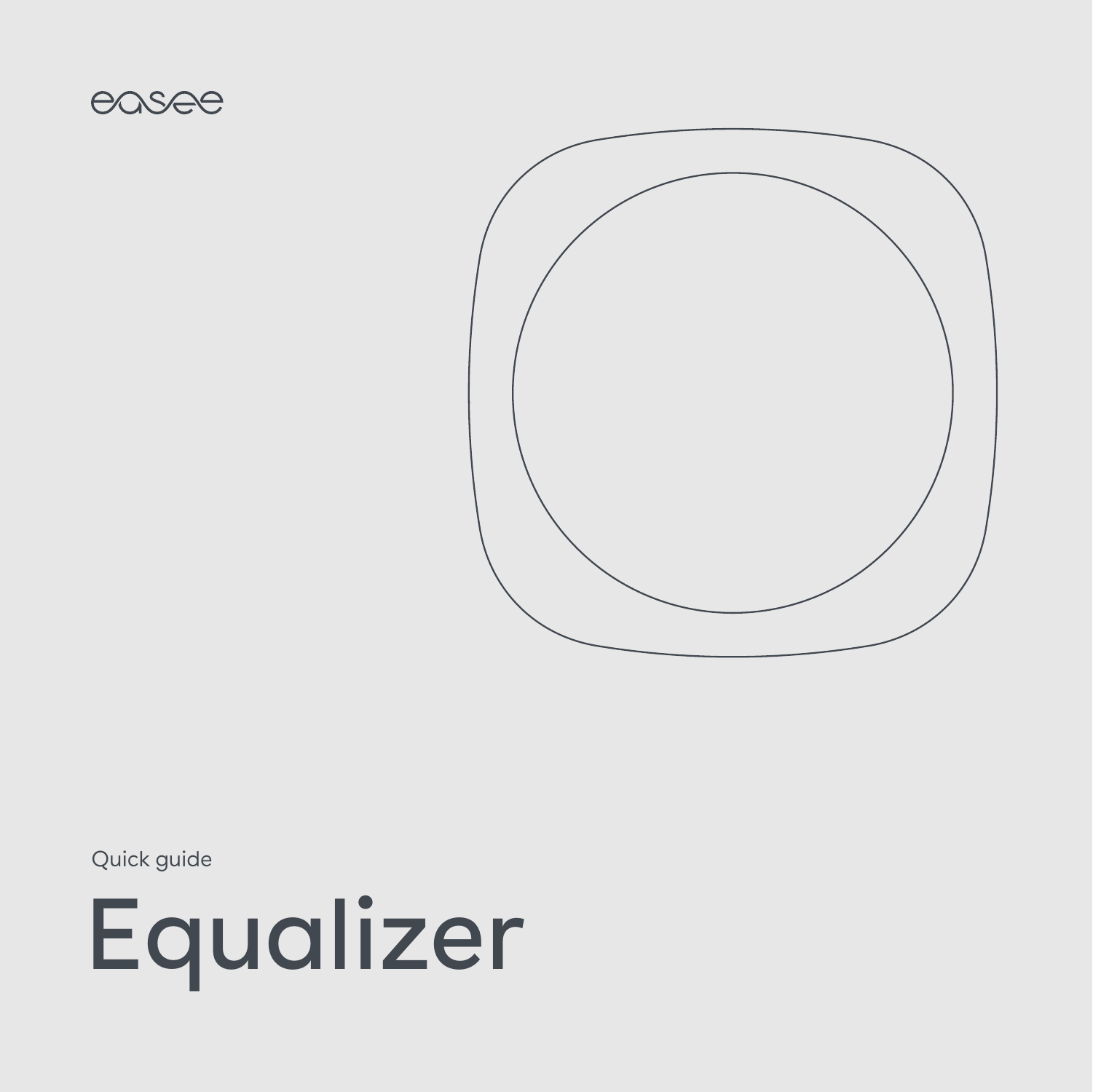#### **IMPORTANT**

Read carefully before use. Keep for future reference.

You can find other languages, answers to frequently asked questions and other useful information at **easee.support**.

#### THIS DOCUMENT CONTAINS INFORMATION THAT IS SUBJECT TO CHANGE WITHOUT NOTICE.

The latest version of this publication can be downloaded at easee-international.com

No part of this publication may be reproduced or transmitted in any form or by any means, electronic or mechanical, including, but not limited to, copying, recording, retrieving data, or computer networks without the written permission of Easee AS.

Easee and all other Easee product names and slogans are trademarks or registered trademarks of Easee AS. Easee products can be protected by one or more patents.

All other products and services mentioned may be trademarks or service marks of their respective owners.

Illustrations of the product and user interface are exemplary and may differ from the actual appearance.

July 2020 - Version 1.00 © 2020 by Easee AS. All rights reserved.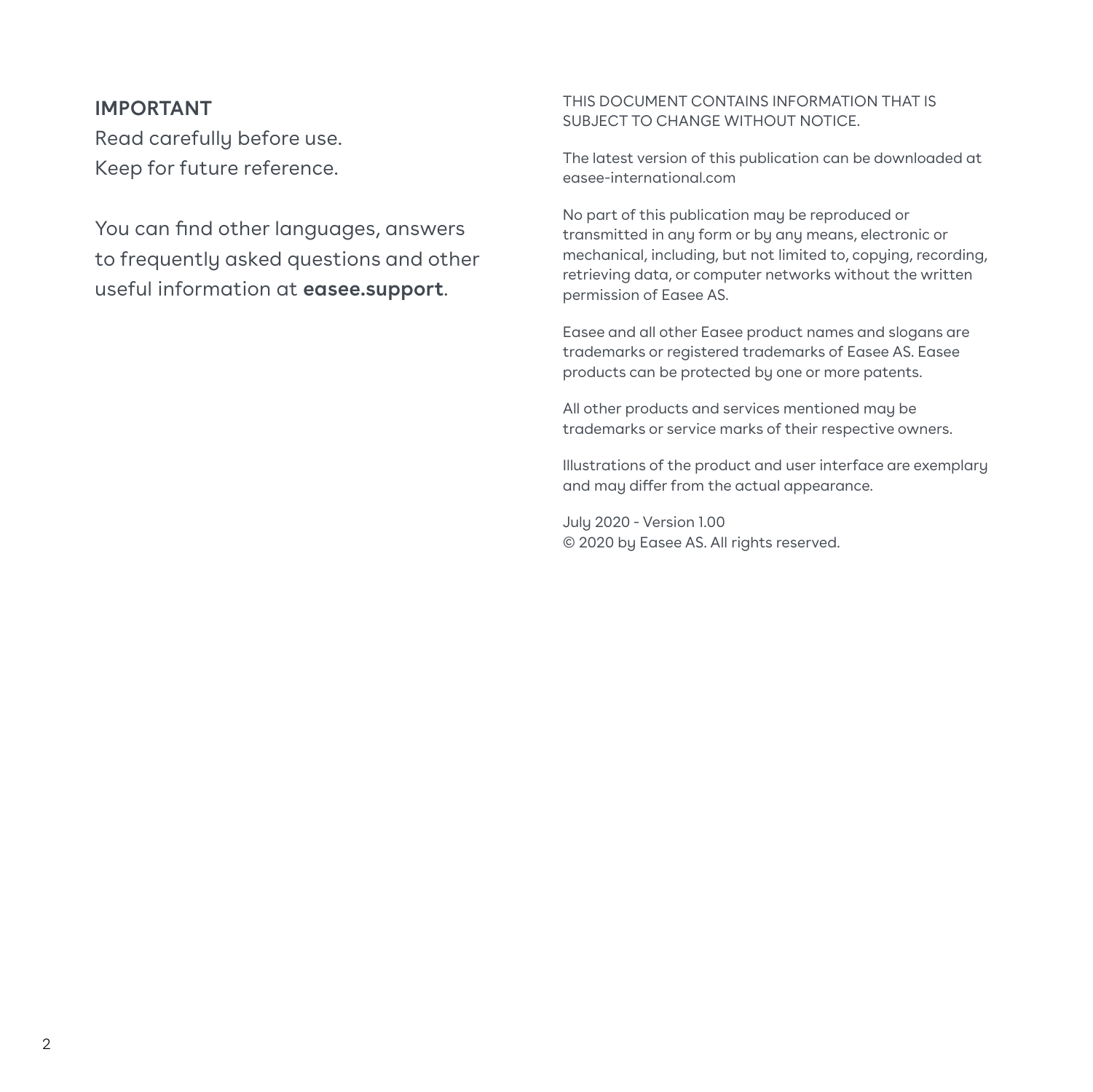## **Product overview**





**Wall mounting kit** (for non-metallic surfaces)

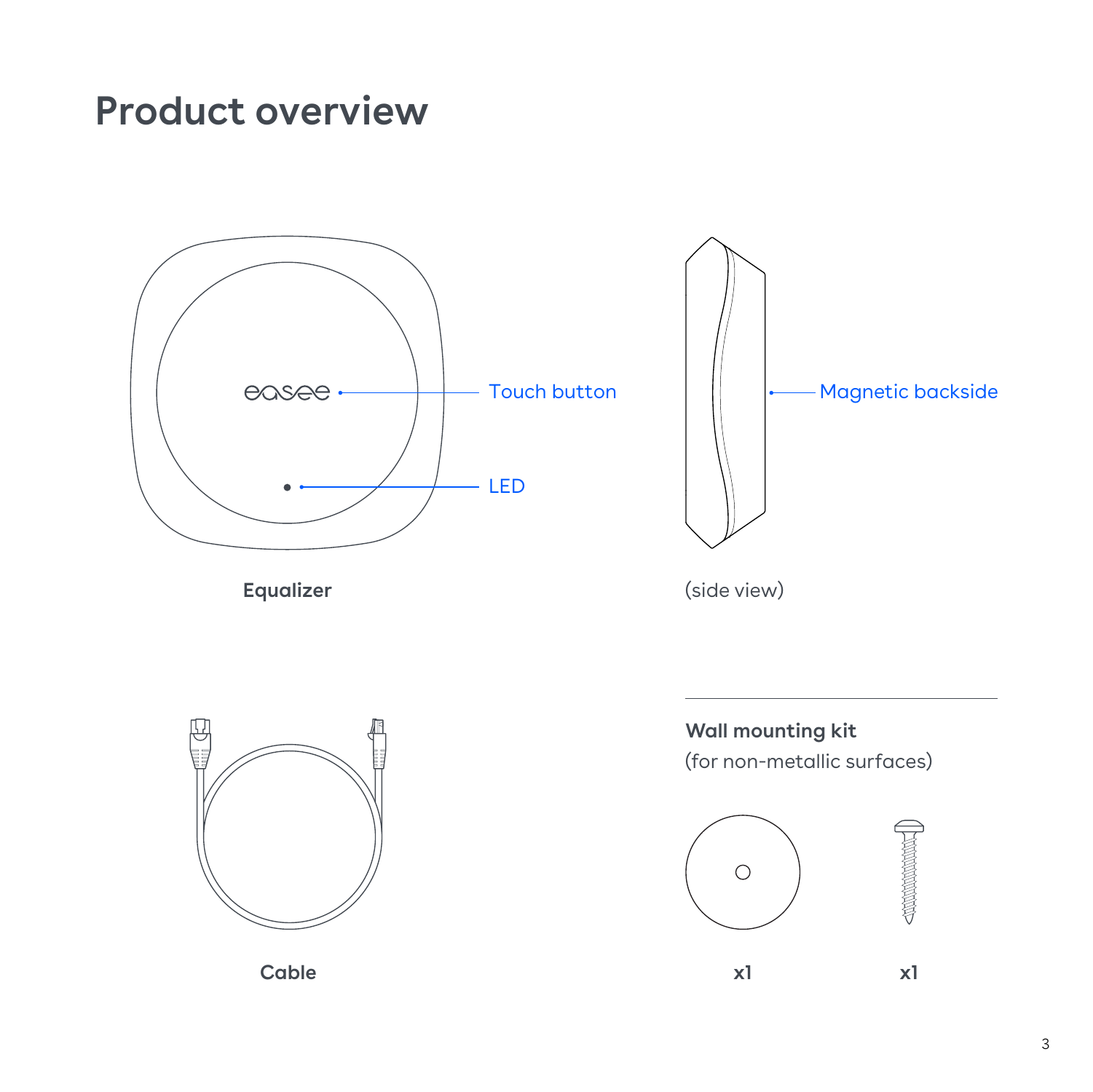### **1 Pairing** Charging Robot

**Before you start:** make sure your Easee charger is connected to the same WiFi as you want the Equalizer to connect to. The Equalizer does not need to be connected to a power source during this step.

Hold the **front side** of the Equalizer over the light strip of the Easee charger and move it slowly downwards. When the charger lights green, the pairing is done!





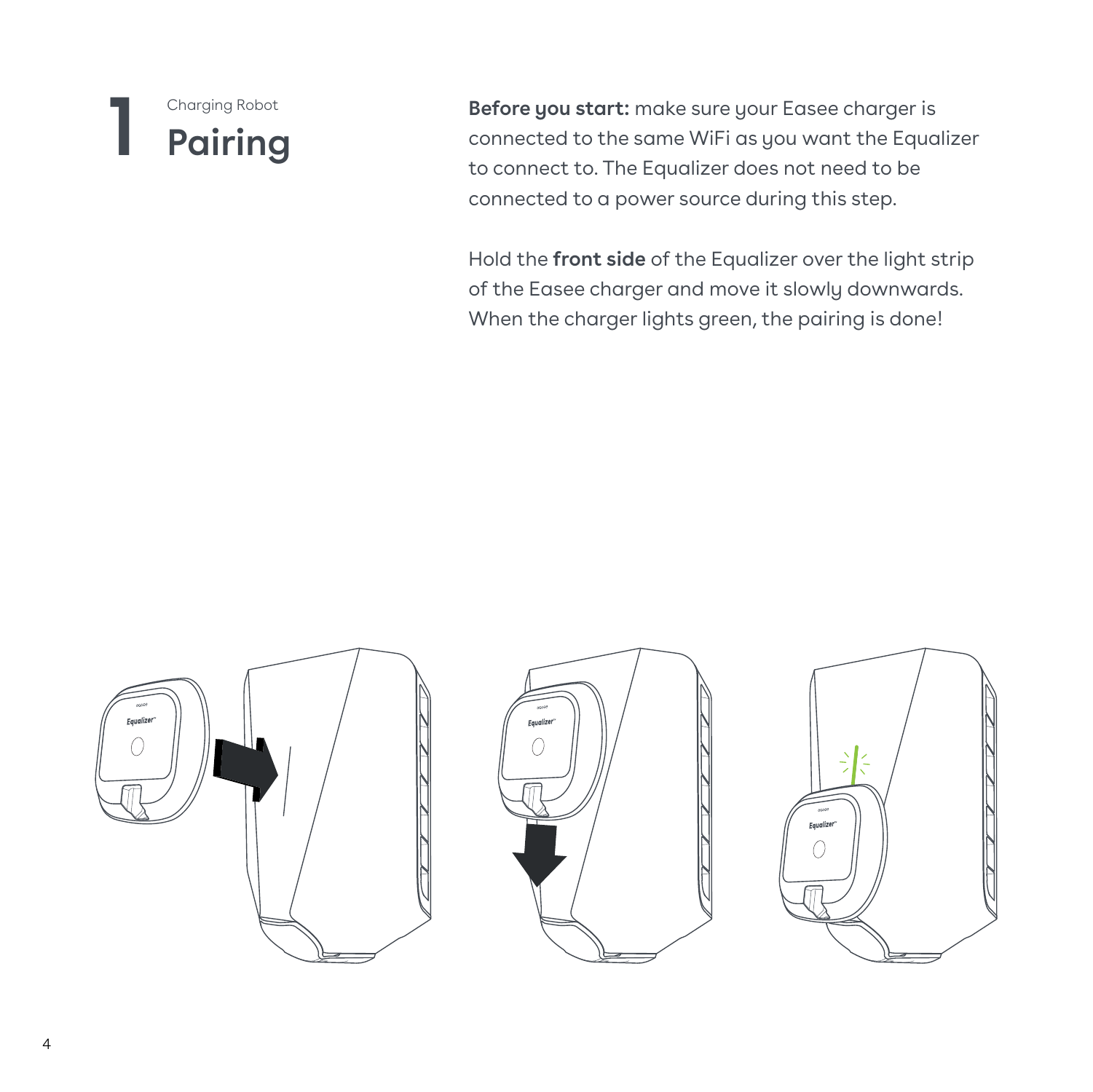

- Plug the Equalizer into a HAN port<sup>1</sup>. After around 30 seconds, it should start flashing in white while connecting to your WiFi. Once connected, it is automatically added to the Easee app!
- Place the magnetic backside of the Equalizer directly on **2.** a metallic surface. If a metallic surface is not available, fix the metallic disc with a screw on the wall and then snap the Equalizer to it.

**ATTENTION!** For better communication with the Easee charger, place the Equalizer outside of the fuse cabinet. When outdoors, it should be protected from the weather, e.g. inside the fuse box (see page 7).



<sup>&</sup>lt;sup>1</sup>In most cases the HAN port will be inactive - please contact your utility company to open it for 3rd party use.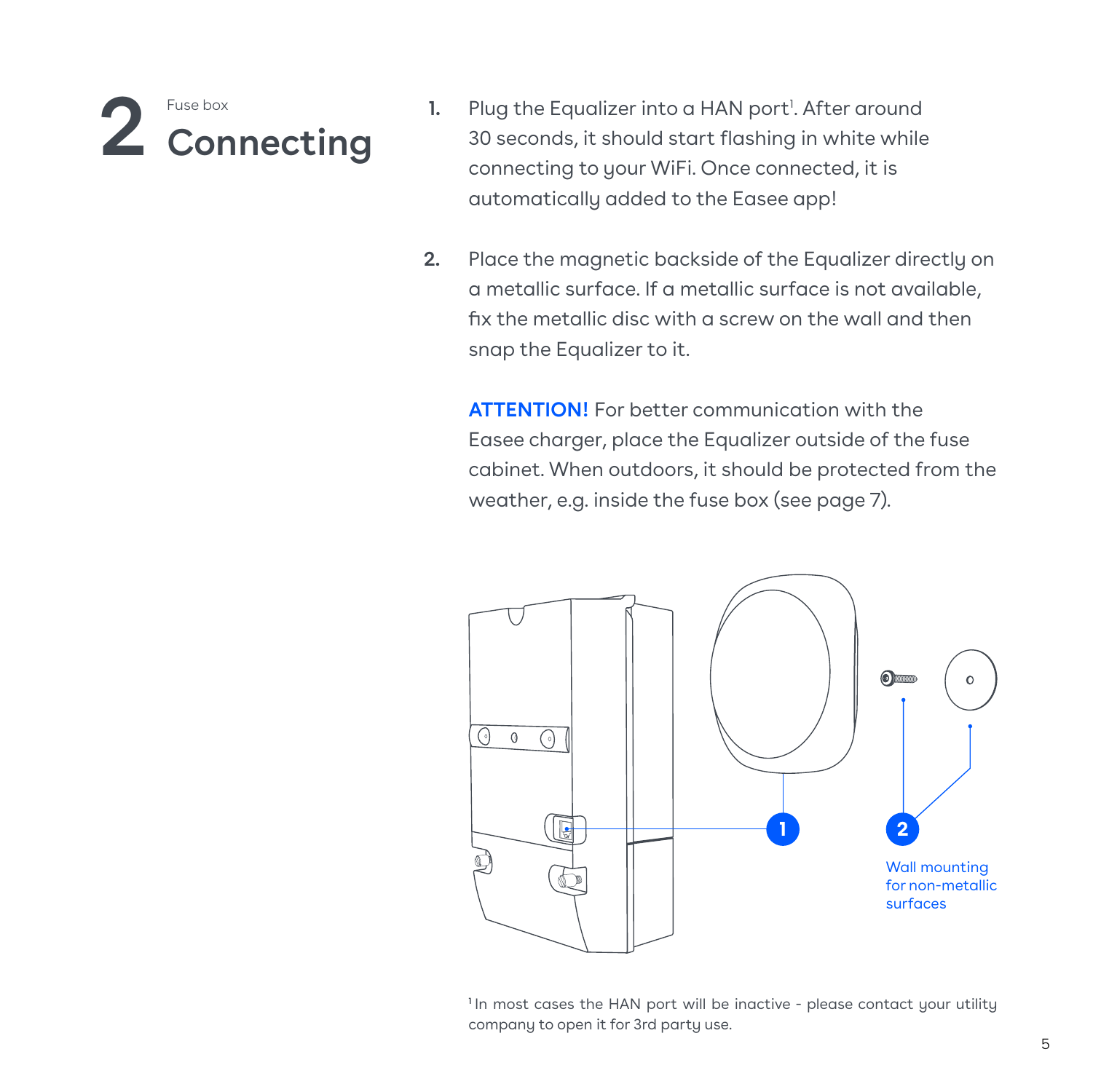# **What do the LED colors mean?**

- White, fast flashing Booting
- White, breathing every 10s Normal operation
- Red / white, switching No WiFi added<sup>2</sup>  $\blacksquare$ 
	- Red / blue, switching No internet connection
		- Red, flashing No data from power meter<sup>1</sup>
	- Red, breathing every 10s Error3



**3**''

**Touch the Easee logo in the middle to check power consumption:**

Blue, fast flashing - High power consumption Blue, slow flashing - Low power consumption Count the flashes for percentage - 1 flash (10%), 2 flashes (20%), up to 10 flashes (100%)

**Hold the Easee logo for 3 seconds to check connectivity. You will see 2 flashes:**

1st flash - Easee link RF status 2nd flash - WiFi status



Red - Not connected2

**<sup>2</sup>**Please go back to the start of the Quick guide. **<sup>3</sup>**Please go to <http://easee.support>.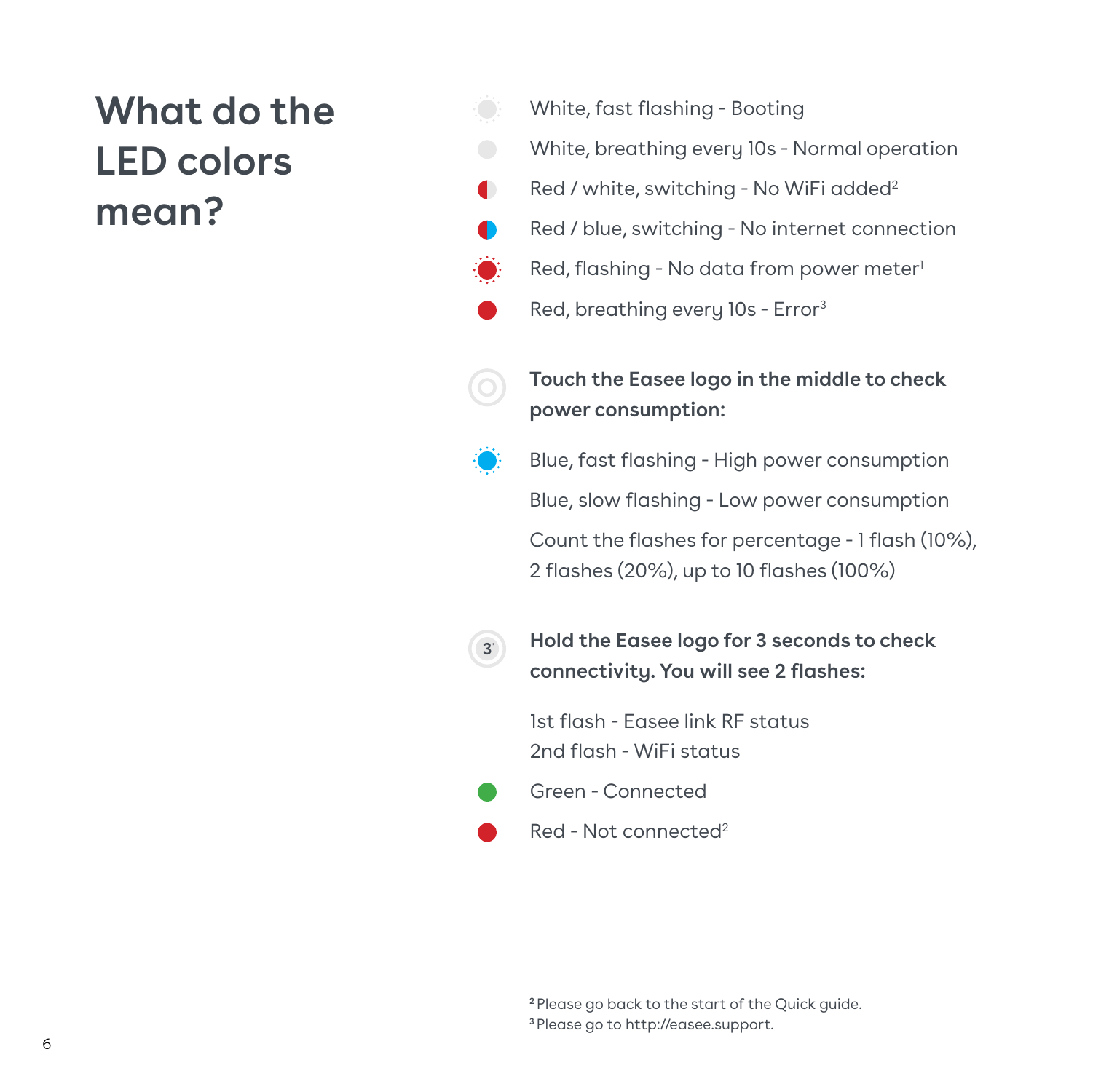# **Practical details**

| Charge faster   | The Equalizer makes it possible to charge smarter, safer<br>and faster if the installation is scaled accordingly. To<br>enable it's true potential, the rated value of the chargers<br>supply circuit fuse should be as high possible compared<br>to the main fuse. Even in 1-phase setups we recommend<br>using a 3-phase cable to future proof the installation. |
|-----------------|--------------------------------------------------------------------------------------------------------------------------------------------------------------------------------------------------------------------------------------------------------------------------------------------------------------------------------------------------------------------|
| Protection      | The Equalizer is IP40. It has protection from objects<br>larger than 1 mm, but no protection against water.<br>Therefore, if the Equalizer should be placed outside of<br>the house, it must be installed inside of the fuse box or<br>any other place protected from the weather.                                                                                 |
| <b>Disposal</b> | This electronic equipment must not be disposed of in<br>household waste. For the return of old devices, free<br>collection and acceptance points may be available in<br>your vicinity. Observe local regulations for correct and<br>environmentally friendly disposal.                                                                                             |

**Returns and complaints**

Contact your distributor or Easee Customer Support regarding the return and complaint of your product.